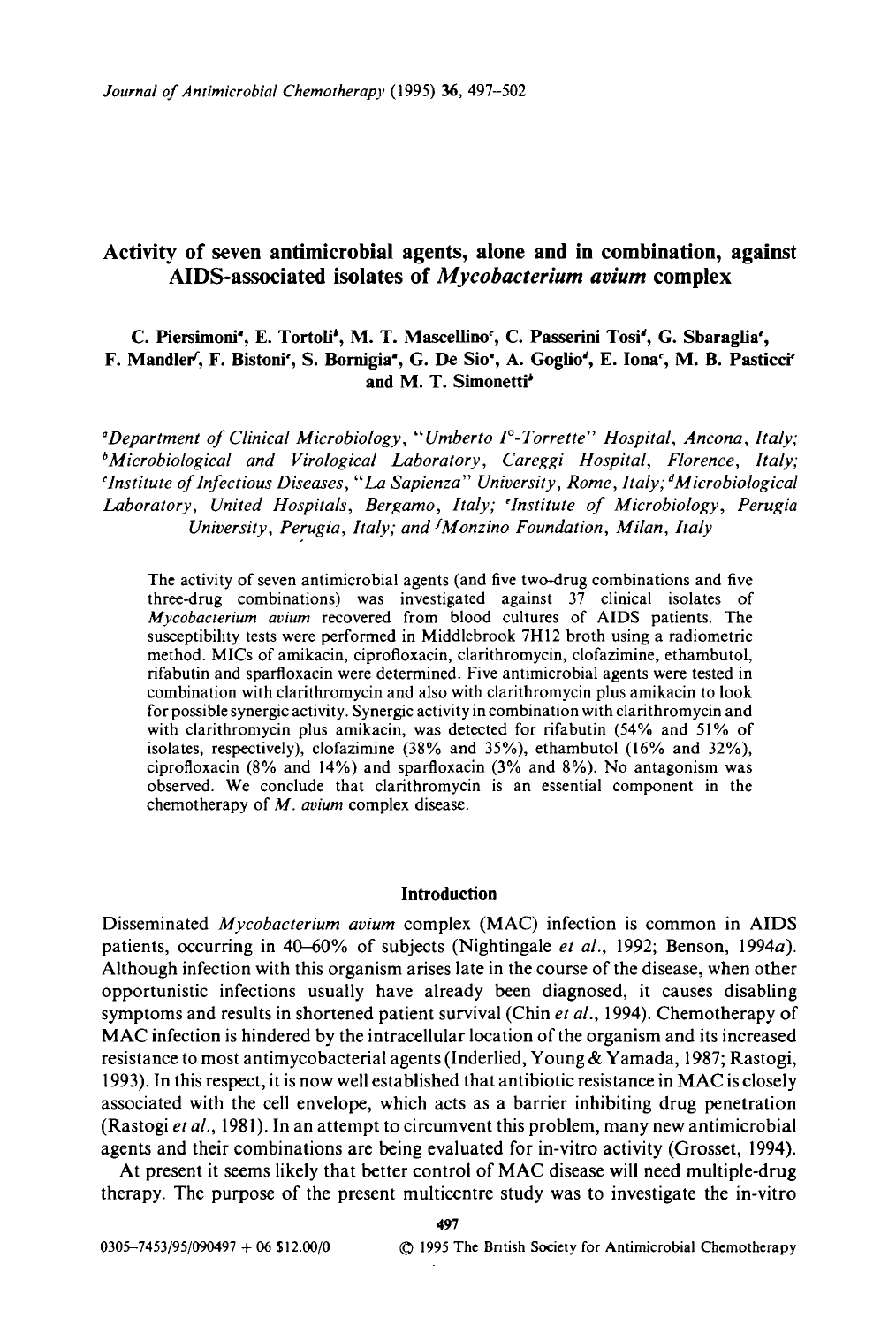susceptibility of MAC strains isolated in Italy and to determine the most effective antibiotic combinations.

#### **Methods**

## *Study sites*

The study was done at five centres: the "Umberto I°-Torrette" Hospital, Ancona; the Careggi Hospital, Florence; the Institute of Infectious Diseases, "La Sapienza" University, Rome; the United Hospitals, Bergamo; and the Institute of Microbiology, Perugia University, Perugia.

## *Test strains*

Thirty-seven *M. avium* strains isolated from the blood of AIDS patients and identified to species level by RNA-DNA hybridization (Gen-Probe, San Diego, USA), were studied. Smooth, transparent colonies growing on Middlebrook 7H10 agar were sub-cultured for MIC and synergism determinations.

## *Antimicrobial agents*

Clarithromycin (Abbott Laboratories, North Chicago, USA), clofazimine (Ciba-Geigy, Basel, Switzerland), rifabutin (Farmitalia-Carlo Erba, Milan, Italy), ciprofloxacin (Bayer Pharmaceuticals, Leverkusen, Germany) and sparfloxacin (Rhône Poulenc-D.P.C. Europe, Antony, France) were kindly provided by the manufacturers. Amikacin, and ethambutol were purchased from Sigma Chemical Co. (St Louis, USA).

A stock solution of clarithromycin was made in methanol and then diluted with phosphate buffer at pH 6.8 made by combining  $0.1$  M solution of  $KH_2PO_4$  and Na<sub>2</sub>HPO<sub>4</sub>. Stock solutions of clofazimine, rifabutin and sparfloxacin were made, respectively, in dimethyl sulphoxide (DMSO), methanol and 1 N NaOH. Stock solutions of amikacin, ethambutol and ciprofloxacin were made in distilled water and then sterilized using a membrane filter (pore size 0.22  $\mu$ m; Millipore Corp., Bedford, USA). All stock solutions were kept in aliquots at  $-70^{\circ}$ C, except for clofazimine which was stored at room temperature in the dark. Working solutions, the concentrations of which were 40-fold greater than the desired concentrations, were made from stock solutions in sterile distilled water, except for clofazimine which was diluted in DMSO.

## *Radiometric method*

The growth of bacteria was recorded radiomerically using the BACTEC 460-TB system (Becton Dickinson, Sparks, USA). Growth in Middlebrook 7H12 liquid medium (Becton Dickinson) containing ''C-labelled palmitic acid leads to the consumption of this substrate, with subsequent release of  ${}^{14}CO_2$  in the confined atmosphere above the medium (Middlebrook, Reggiardo & Tiggert, 1977). The BACTEC instrument detects the amount of  ${}^{14}CO_2$  and records it as a Growth Index (GI) on a scale from 0 to 999.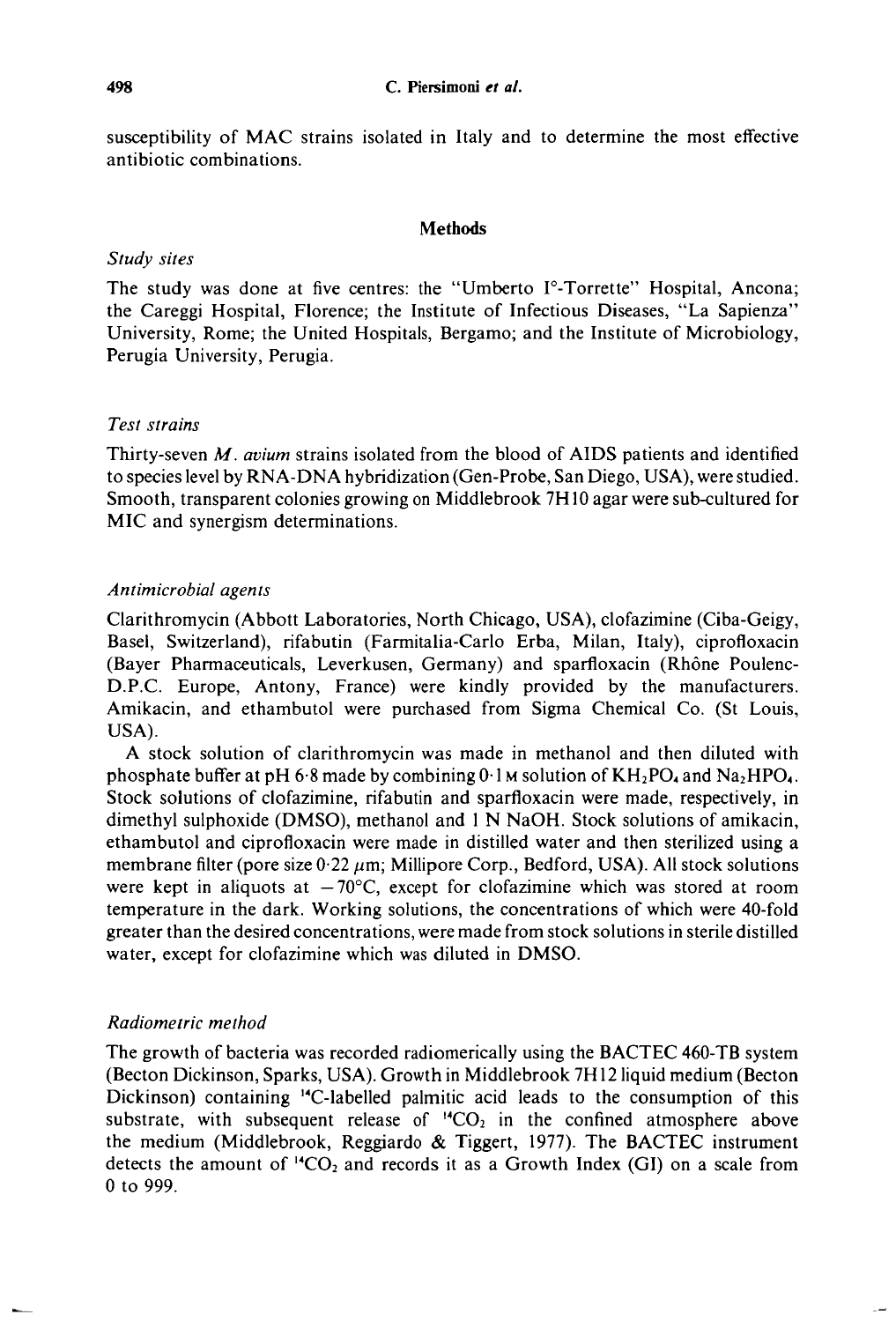#### Antimicrobial activity against *M. avium* complex 499

## *MIC determination*

For broth-determined MICs, all the antibiotics were added in 0-1 mL volumes to respective Middlebrook 7H12 vials to achieve serial doubling dilutions. A Middlebrook 7H12 broth seed vial was incubated and monitored daily until it reached the maximum GI, and the culture was then diluted  $1:100$  and  $0:1$  mL were inoculated in the test vials and in a drug-free control vial. This represented an initial concentration of  $10<sup>4</sup>-10<sup>5</sup>$  cfu/mL. Another drug-free control vial, the 1:100 control, was inoculated to achieve an initial concentration of  $10^2$ – $10^3$  cfu/mL. The vials were incubated at 37°C and the GIs were recorded daily. According to previous studies (Heifets, 1991a; Siddiqui *et al.,* 1993), the MIC determined by the BACTEC system is defined as the lowest antibiotic concentration in the presence of which the final GI reading was  $\leq 50$  after incubation for 8 days. During the same period the GI of the  $1:100$  control was  $>20$  on three consecutive days, while the growth in the undiluted control reached the maximum GI (999) no earlier than the fourth day of incubation.

## *MIC validation*

To verify that the MIC was the lowest concentration inhibiting the growth of more than 99% of the bacterial population, at one of the test centres we serially diluted aliquots of broth, plating on to Middlebrook 7H10 agar.

## *Combined antibiotic activity*

Ciprofloxacin, clofazimine, ethambutol, rifabutin and sparfloxacin were tested in combination with clarithromycin (two-drug combinations) and with clarithromycin plus amikacin (three-drug combinations). Combined antibiotic activity was evaluated by calculating the fractional inhibitory concentration (FIC) index (Heifets, 19916). Doubling dilutions of each antibiotic were added to the Middlebrook 7H12 broth vials to represent  $1/2$ ,  $1/4$ ,  $1/8$ , and  $1/16$  MIC of all drug combinations. The technique was the same as that described for MICs determination. For the two-drug combinations, a FIC index  $\leq 0.5$  and  $>2$  was considered to represent synergy and antagonism, respectively. A FIC index  $\leq 0.75$  indicated synergy when testing three-drug combinations.

## **Results**

The activities of seven antimicrobial agents are summarized in Table I. Except for amikacin and clofazimine, the MICs for most of the strains were high in comparison with the concentrations achievable in serum with standard dosages.

FIC indices for each of the two-drug combinations against 37 MAC strains are shown in Table II. Synergy was observed when clarithromycin was combined with rifabutin (54% of strains), clofazimine (38%), and ethambutol (16%). The combinations of clarithromycin and rifabutin appeared to be the most effective (11 % of MAC strains with FIC index  $\leq 0.25$ ). The other combinations basically showed additive effects; no antagonism was recorded.

FIC indices for each of the three-drug combinations against 37 MAC strains are shown in Table III. Synergism was observed when clarithromycin plus amikacin were combined with rifabutin (51%), clofazimine (35%) and ethambutol (32%). However, while the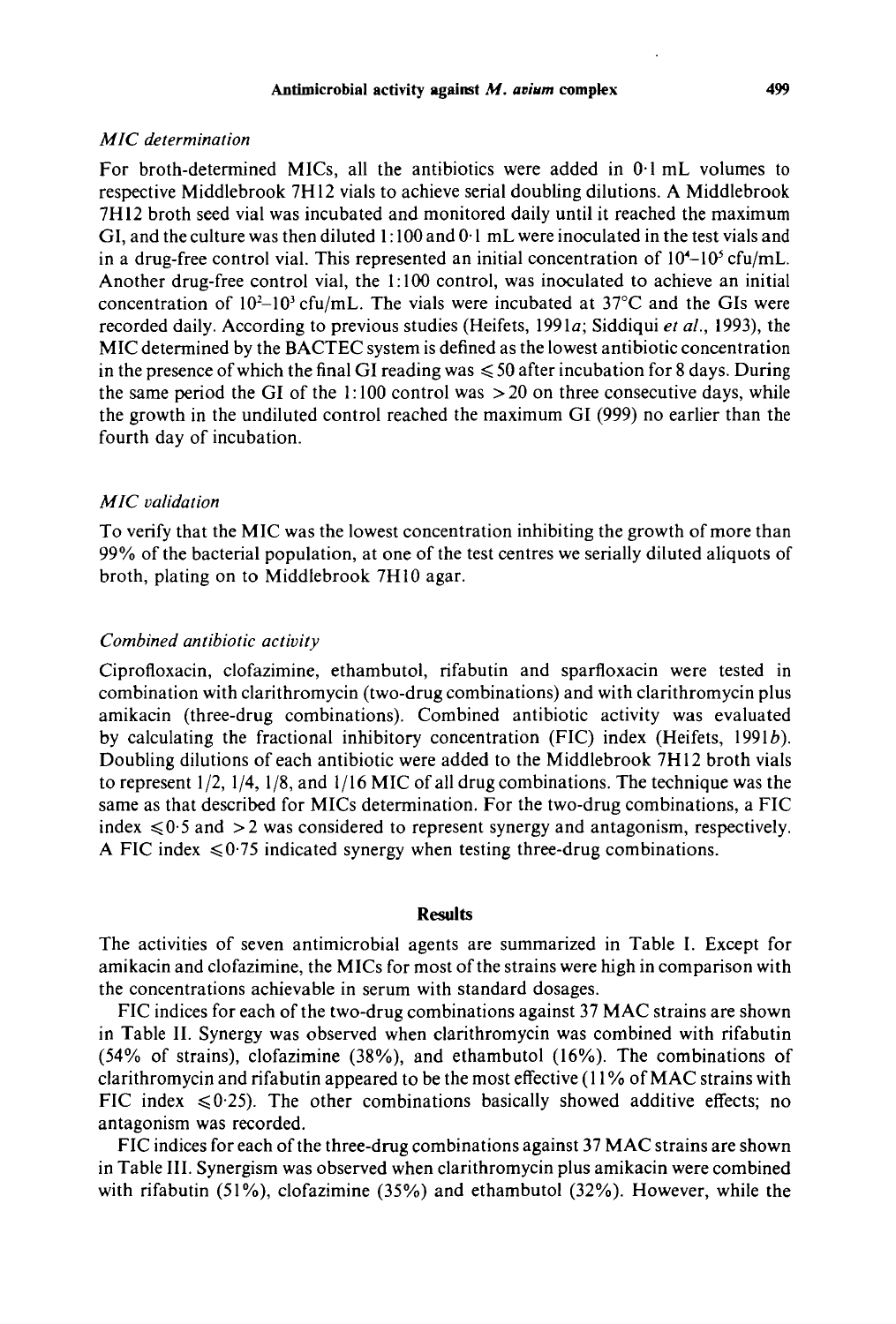|                | MIC <sub>9</sub><br>mg/L | $MIC_{\infty}$<br>mg/L | Serum<br>concentrations <sup>®</sup> |
|----------------|--------------------------|------------------------|--------------------------------------|
| Amikacin       |                          | 8                      | $20 - 30$                            |
| Ciprofloxacin  |                          | 16                     |                                      |
| Clarithromycin |                          | 8                      | $2.0 - 4.0$                          |
| Clofazimine    | 0.25                     | 0.5                    | $0.5 - 1.0$                          |
| Ethambutol     |                          | 8                      |                                      |
| Rifabutin      | 0.5                      | 2                      | 0.5                                  |
| Sparfloxacin   |                          | 16                     | $1-4$                                |
|                |                          |                        |                                      |

**Table I.** Activity of seven antimicrobial agents against 37 *M. avium* strains

•Yajko, Nassos & Hadley (1987); Naik & Ruck (1989); Venkatesan (1989) and Nakamura *et al.* (1990).

number of synergistic combinations was slightly reduced for rifabutin and clofazimine, it was strongly increased for ethambutol. Moreover, it is noteworthy that when amikacin was added to the two-drug combinations, antimicrobial activity was enhanced in 14 out of 37 strains (37%), shifting from an additive effect to synergism or increasing synergism; for 5 strains (15%) synergism decreased or was an additive effect, and in 18 (47%) no variation was recorded. Newly observed or increased synergism was demonstrated mainly for the combinations clarithromycin/ amikacin/ethambutol, clarithromycin/amikacin/rifabutin (seven strains each), and clarithromycin/amikacin/clofazimine (four strains). No antagonism was observed.

#### **Discussion**

We have demonstrated that combinations of antimicrobial agents including clarithromycin and rifabutin are frequently active and sometimes strongly synergic against AIDS-related MAC strains. We also found synergism between clarithromycin plus clofazimine, and between clarithromycin plus ethambutol, in agreement with the findings of Rastogi & Labrousse (1991) and Gevaudan *et al.* (1993). When amikacin was added, synergism between clarithromycin and ethambutol was strongly enhanced, compared with the two-drug combinations of clarithromycin plus rifabutin and

| Combination  | Cumulative % (No.) of strains<br>with FIC index of: |                 |              |                 |  |
|--------------|-----------------------------------------------------|-----------------|--------------|-----------------|--|
|              | $\leq 0.25$                                         | $\leqslant$ 0.5 | $0.51 - 2.0$ | $\geqslant$ 2.0 |  |
| $CLA + CIP$  | 0(0)                                                | 8(3)            | 100(34)      | 100(0)          |  |
| $CLA + CLO$  | 0(0)                                                | 38 (14)         | 100(23)      | 100(0)          |  |
| $CLA + EMB$  | 0(0)                                                | 16(6)           | 100(31)      | 100(0)          |  |
| $CLA + RBT$  | 11(4)                                               | 54 (16)         | 100(17)      | 100(0)          |  |
| $CLA + SPAR$ | 0(0)                                                | 3(1)            | 100(36)      | 100(0)          |  |

Table II. FIC indices of two-drug combinations against 37 strains of *M. avium*

CIP, Ciprofloxacin; CLA, clarithromycin; CLO, clofazimine; EMB, ethambutol; RBT, rifabutin; SPAR, sparfloxacin.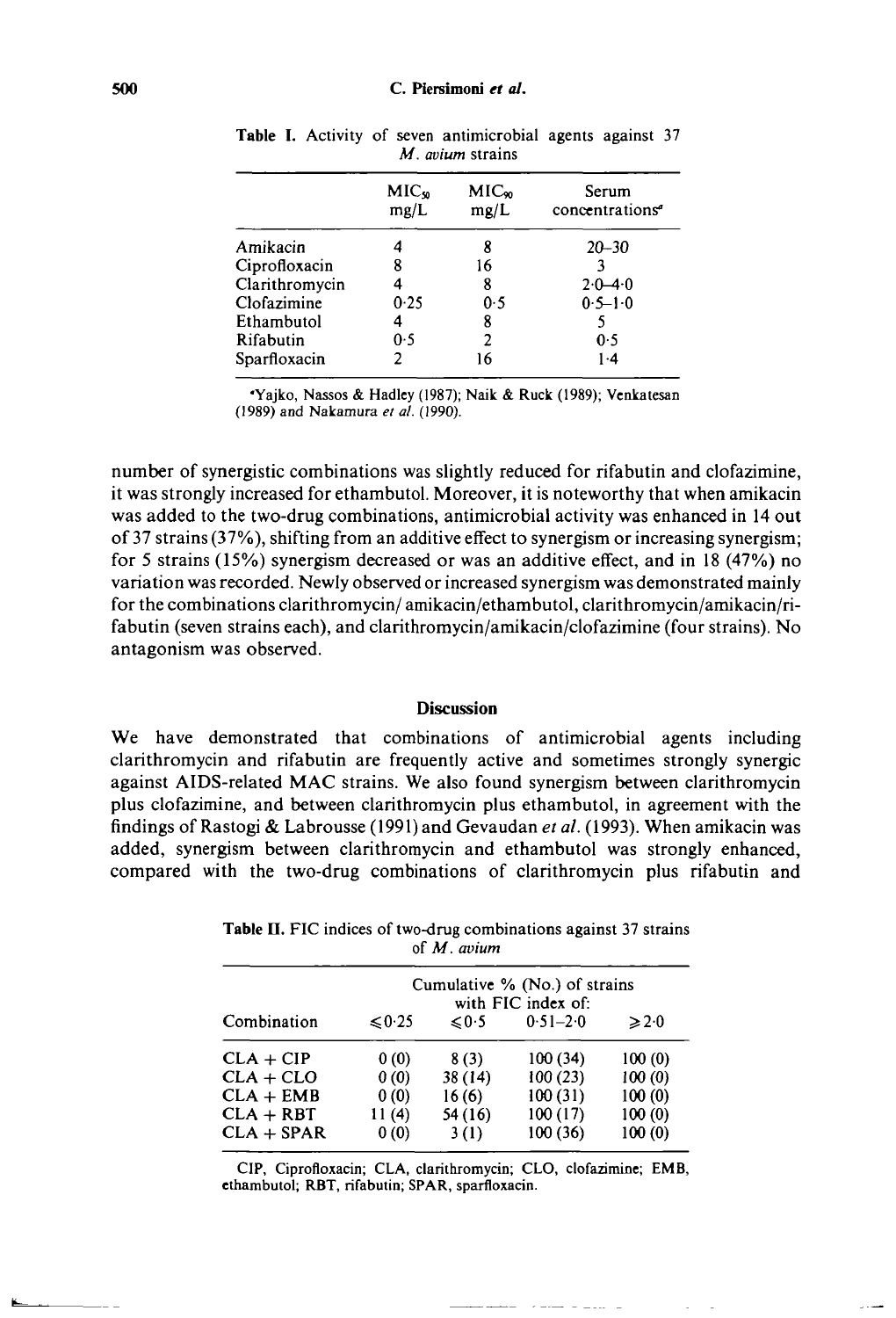#### **Antimicrobial activity against** *M. avium* **complex 501**

| Combination        | Cumulative % (No.) of strains with<br>FIC index of: |                  |              |               |  |
|--------------------|-----------------------------------------------------|------------------|--------------|---------------|--|
|                    | $\leq 0.37$                                         | $\leqslant$ 0.75 | $0.76 - 1.5$ | $\geqslant$ 2 |  |
| $AMI + CLA + CIP$  | 3(1)                                                | 14(4)            | 100(32)      | 100(0)        |  |
| $AMI + CLA + CLO$  | 8(3)                                                | 35(10)           | 100(24)      | 100(0)        |  |
| $AMI + CLA + EMB$  | 3(1)                                                | 32(11)           | 100(25)      | 100(0)        |  |
| $AMI + CLA + RBT$  | 22(8)                                               | 51 (11)          | 100(18)      | 100(0)        |  |
| $AMI + CLA + SPAR$ | 0(0)                                                | 8(3)             | 100(34)      | 100(0)        |  |

**Table III.** FIC indices of three-drug combinations against 37 strains of *M. avium*

AMI, Amikacin; CIP, ciprofloxacin; CLA, clarithromycin; CLO, clofazimine; EMB, ethambutol, RBT, nfabutin, SPAR, sparfloxacin.

clarithromycin plus clofazimine. All other drug combinations tested were less effective. Sparfloxacin was less active than ciprofloxacin when combined with clarithromycin and with clarithromycin plus amikacin. Nevertheless, we believe that more strains need to be tested to determine whether sparfloxacin has any advantage over ciprofloxacin when used in combination.

Recent therapeutic trials (De Lalla *et al.,* 1992; Sullam *et al.,* 1994, Benson, 19946) suggest clarithromycin, ethambutol and rifabutin to be the most active drugs against MAC bacteraemia. Our in-vitro data are supported by these results. We are planning to start a multicentre open trial to assess the clinical efficacy of an antibiotic regimen chosen based on the results of this study. Despite the considerable variability in the susceptibility tests of MAC strains, and a frequent lack of correlation between the results of in-vitro tests and clinical outcome, we conclude that clarithromycin potentiates the antibacterial activity of rifabutin, clofazimine and ethambutol. Clarithromycin should therefore be regarded as an essential component in effective anti-MAC chemotherapy. In our opinion, routine screening of antibiotic combinations by the radiometric system can easily be performed in microbiological laboratories and may help clinicians to optimize the therapeutic potential of drugs, and possibly reducing the emergence of resistant strains.

## **References**

- Benson, C. A. (1994a). Disease due to the *Mycobacterium avium* complex in patients with AIDS: epidemiology and clinical syndrome. *Clinical Infectious Diseases* 18, *Suppl. 3,* S218-22.
- Benson, C. A. (19946). Treatment of disseminated disease due to the *Mycobacterium avium* complex in patients with AIDS. *Clinical Infectious Diseases* 18, *Suppl. 3,* S237-42.
- Chin, D. P., Reingold, A. L., Stone, E. N., Vittinghoff, E., Horseburgh, C. R., Simon, E. M. *et al.* (1994). The impact *of Mycobacterium avium* complex bacteremia and its treatment on survival of AIDS patients—a prospective study. *Journal of Infectious Diseases* **170,** 578-84.
- De Lalla, F., Maserati, R., Scarpellini, P., Marone, P., Nicolin, R., Caccamo, F. *et al.* (1992). Clarithromycin ciprofloxacin amikacin for therapy *of Mycobacterium avium, Mycobacterium intracellulare* bacteremia in patients with AIDS. *Antimicrobial Agents and Chemotherapy* 36, 1567-69.
- Gevaudan, M. *].,* Bollet, C, Mallet, M. N. & De Micco, P. (1993). In-vitro evaluation of clarithromycin, temafloxacin and ethambutol in combination against *Mycobacterium avium* complex. *Journal of Antimicrobial Chemotherapy* 31, 725-30.
- Grosset, J. H. (1994). Assessment of new therapies for infection due to the *Mycobacterium avium* complex: appropriate use of in vitro and in vivo testing. *Clinical Infectious Diseases* 18, *Suppl. 3,* S233-6.